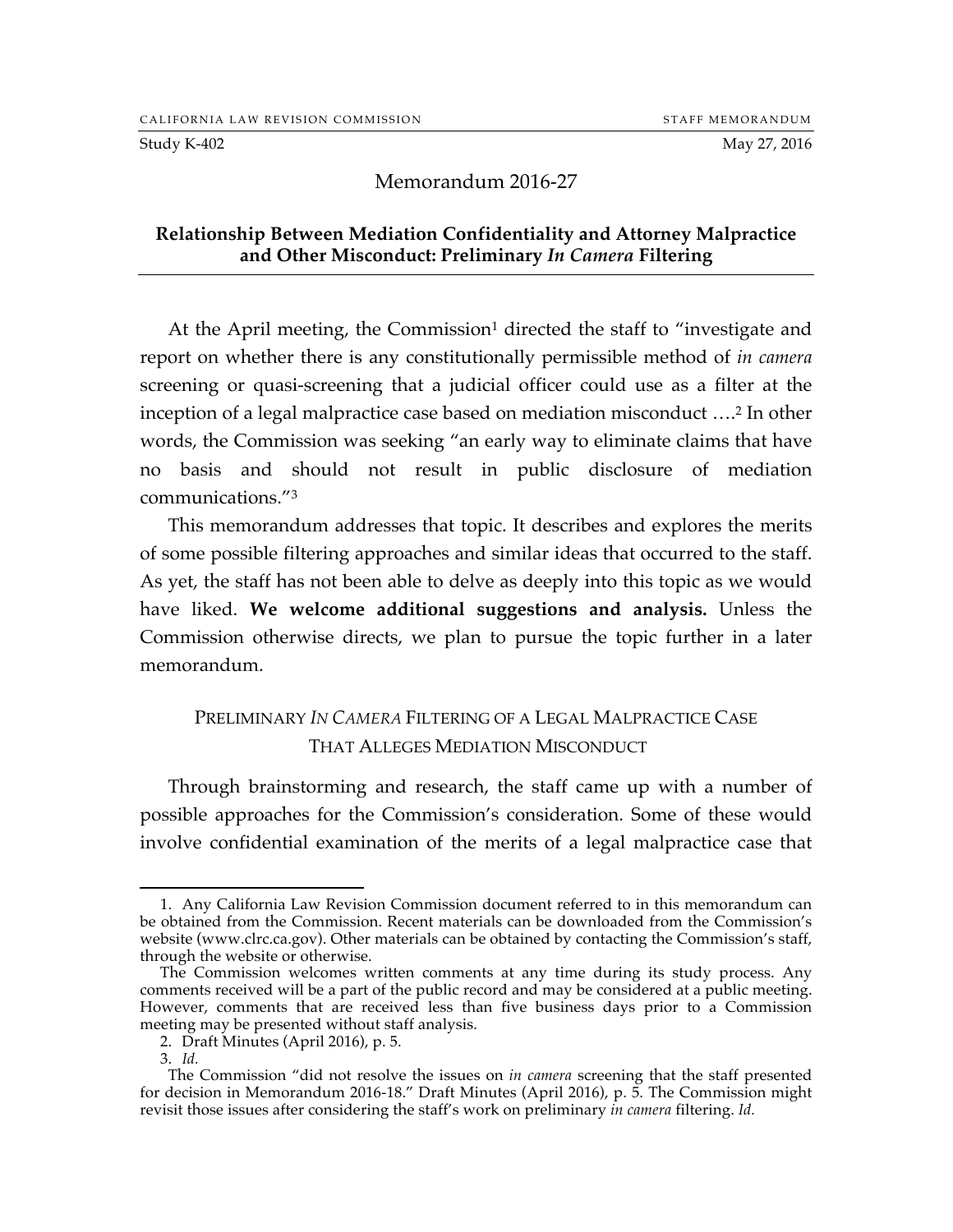alleges mediation misconduct. Others would provide special treatment at the inception of such a case, but would not involve confidential examination of the merits.

This memorandum discusses the following possible approaches, in the order listed:

- Minnesota approach.
- Pre-filing meet-and-confer requirement.
- Early Neutral Evaluation Conference ("ENEC").
- Early case management conference, conducted *in camera.*
- Summary jury trial, conducted *in camera* at an early stage of the case.

The staff has also thought of several other possible filtering approaches that might pass constitutional muster, but we are not yet ready to present them for consideration.

# **Minnesota Approach**

A 2012 editorial in *California Litigation* described an unusual approach to commencement of a civil case:

[I]magine that when you want to file a lawsuit, you don't actually file it at all; and you don't pay a court filing fee either. (That's a savings of \$435, and perhaps \$1,000 more if the case is complex.) Instead, you draft your complaint and serve it on the defendants. The defendants then serve answers; but they too do not file them. (That's a further savings of \$435-\$1,435 per defendant.)

And instead of being hauled into court for conferences that don't advance the case all that much, other than to get a trial date, you simply don't have any conferences. The savings here would include the mandatory meet-and-confer, the preparation of the case management conference statement, and attendance at the conference. Recognizing the variances in hourly rates, this probably saves several thousand dollars more. Then you go about your business, serving written discovery, taking depositions, meeting and conferring as necessary, setting up a voluntary mediation, and maybe even settling the case. *And all of this occurs without ever stepping foot in the courthouse or seeing a judge.*<sup>4</sup>

This unusual approach is not hypothetical. As the editorial in *California Litigation*  explains:

 <sup>4.</sup> Michael Geibelson, *Litigation Without Courts, and No, I'm Not Talking Arbitration,* California Litigation, vol. 25, no. 3, coverpage (Nov. 3, 2012) (emphasis added).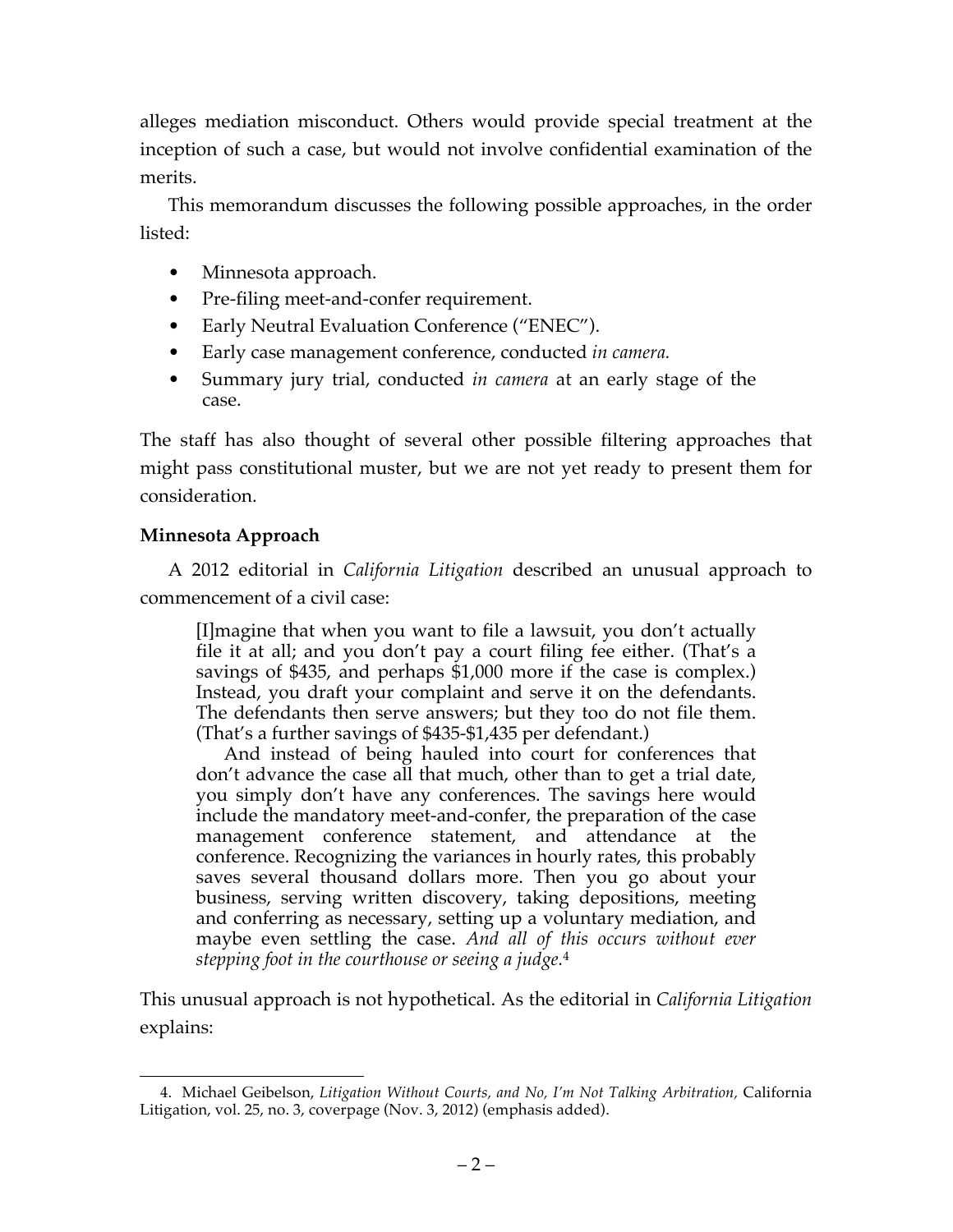Minnesota follows what is referred to there and elsewhere as the "hip pocket" service rule. The statute of limitations is satisfied by the service of the complaint instead of the filing of the complaint.

When disputes arise in the "litigation," judicial intervention is available to resolve them. And when presented with disputed matters, judges make all the same decisions they do in other state and federal courts: motions to compel, motions for summary judgment, etc. But until there is a conflict between the parties requiring judicial intervention, neither is required to actually file anything in the court or make an appearance.

…. *By not filing the complaint in a public forum until there is a need for judicial intervention, the parties can preserve the confidentiality of their dispute* …. If a resolution can be reached, the settlement agreement can be just another confidential business contract unexposed to public scrutiny.

So long as the parties (and their counsel) behave, they can forestall or avoid incurring the fees and costs associated with court appearances that seldom advance the case. But once you're on file, you're on file. The case proceeds to trial and judgment expeditiously and as if the case were filed in the first instance. Because of the delay in the initial appearance before the court, the time between the initial filing and judgment is among the shortest in the country — regularly running between six and eight months.5

Perhaps California could follow a similar approach with regard to a legal malpractice case that alleges mediation misconduct. Instead of requiring the plaintiff to file a complaint to stop the running of the statute of limitations, it would be sufficient to serve such a malpractice complaint on the defendant attorney. As described above, the case would then proceed outside the public eye until a problem arises and it becomes necessary to involve the court.

This would provide a buffer period, in which the parties might be able to resolve their differences privately, without publicly disclosing any mediation communications. Once they resort to the court, the buffer period would end and the court would treat the case like any other civil case.

This type of approach seems likely to survive First Amendment scrutiny, because the private phase of the case would not involve the court. During that phase, there would be no occasion for public oversight of court action, and thus no basis for invoking the First Amendment right of access to judicial proceedings

 <sup>5.</sup> *Id.* (emphasis added).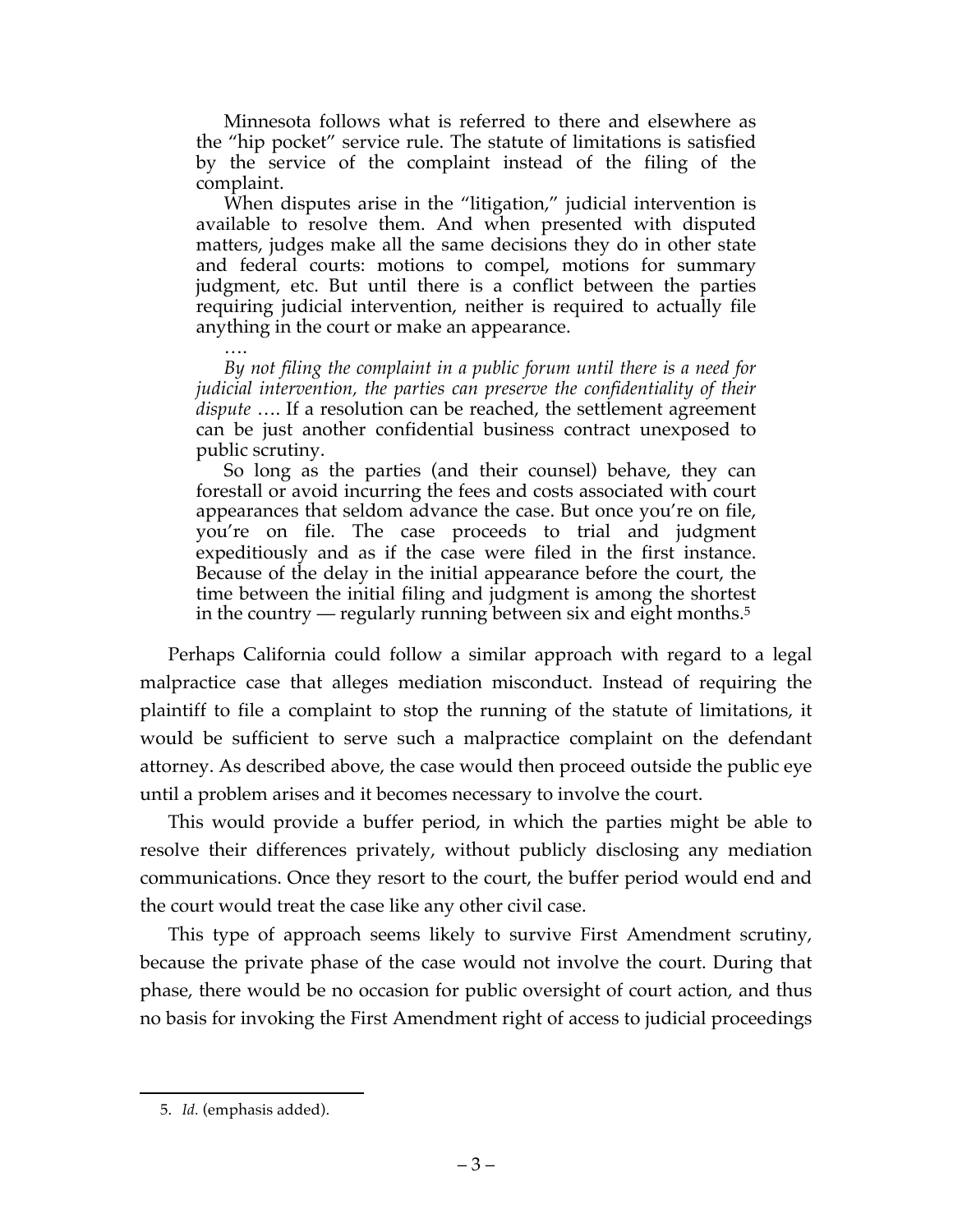and records. The proceedings probably could remain confidential without running afoul of constitutional constraints.

Importantly, however, this type of approach might not be very effective in protecting mediation confidentiality and its underlying policy interests. The buffer period would only last until there was a problem requiring court involvement. When a client alleges that counsel engaged in mediation misconduct, bitter feelings and a low level of trust are likely. Court involvement may become necessary sooner rather than later.

As a result, the buffer period might be short to almost nonexistent in a significant percentage of cases, and its effect in those cases might be minimal. The buffer period might be more meaningful in other cases, however, especially where the defendant attorney is strongly motivated to protect his or her reputation and keep the dispute quiet.

**We encourage comments on how this type of approach is likely to fare in practice.**

# **Pre-Filing Meet-and-Confer Requirement**

A second possibility would be to statutorily require a displeased mediation participant and counsel for such a participant (if any) to meet and confer with the participant's former attorney before filing a legal malpractice case alleging that the former attorney engaged in mediation misconduct. The statute could also require the putative plaintiff to provide the putative defendant with a copy of the as-yet-unfiled malpractice complaint a certain number of days before the meetand-confer session.

This would be another means of trying to promote early resolution of such disputes, before a court gets involved and a legal malpractice case progresses to where public disclosure of mediation communications might become necessary under the First Amendment right of access. In evaluating this option, the Commission might want to consider the following points:

- Due to bitter feelings and a low level of trust, such a meet-andconfer session may be unsuccessful in a significant percentage of cases.
- In other cases, the defendant attorney may want to keep the dispute quiet for reputational reasons, and the putative plaintiff may want to prevent sensitive mediation communications from becoming public. The meet-and-confer option may lead to a mutually beneficial result.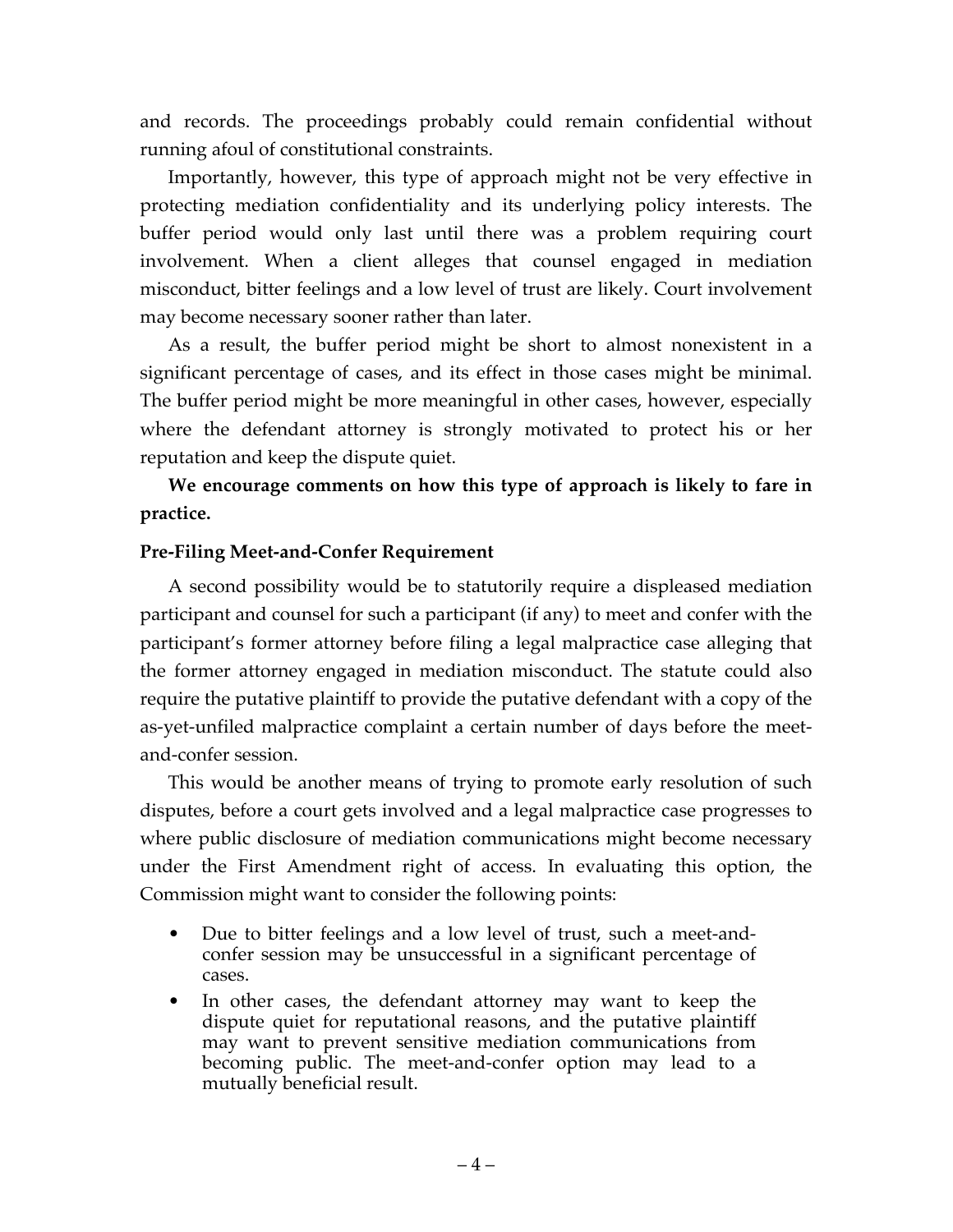- At the time of the meet-and-confer session, the defendant attorney may not yet have counsel.
- If the putative plaintiff is unrepresented and relatively unsophisticated in legal matters, the defendant attorney may have an advantage at the meet-and-confer session. If there were no meet-and-confer session, however, such an imbalance would continue throughout the legal malpractice case. Thus, this consideration does not seem to cut strongly for or against the meet-and-confer option.

Given these points and any other relevant pros or cons, **does the Commission have any interest in imposing a pre-filing meet-and-confer requirement for a legal malpractice case that alleges mediation misconduct?**

## **Early Neutral Evaluation Conference ("ENEC")**

Another possibility would be to provide an optional Early Neutral Evaluation Conference ("ENEC") in a legal malpractice case that alleges mediation misconduct. This approach would be similar to the optional ENEC that is available in a State Bar disciplinary proceeding (hereafter, "State Bar ENEC").

As discussed in a prior memorandum, the investigative stage of a State Bar disciplinary proceeding is confidential.<sup>6</sup> Once the State Bar files formal charges against an attorney in the State Bar Court, the proceeding becomes public.7 Under Rule 5.30 of the State Bar Rules of Procedure, the parties have an opportunity to request an ENEC before the State Bar files formal charges:

# **Rule 5.30 Prefiling, Early Neutral Evaluation Conference**

**(A) Early Neutral Evaluation Conference.** Prior to the filing of disciplinary charges, the Office of the Chief Trial Counsel will notify the member in writing of the right to request an Early Neutral Evaluation Conference. Either party may request an Early Neutral Evaluation Conference. A party will have 10 days from the date of service of notice to request a conference.… A State Bar Court hearing judge will conduct the conference within 15 days of the request.

**(B) Judicial Evaluation.** At the conference, the judge must give the parties an oral evaluation of the facts and charges and the potential for imposing discipline. If the parties then resolve the matter in a way that requires Court approval, the Office of the Chief Trial Counsel must document the resolution and submit it to the Evaluation judge for approval or rejection.

 <sup>6.</sup> See Bus. & Prof. Code § 6086.1(b); see also State Bar R. Proc. 2302; Memorandum 2015-22, pp. 44-45.

<sup>7.</sup> See Bus. & Prof. Code § 6086.1(a); see also State Bar R. Proc. 5.9.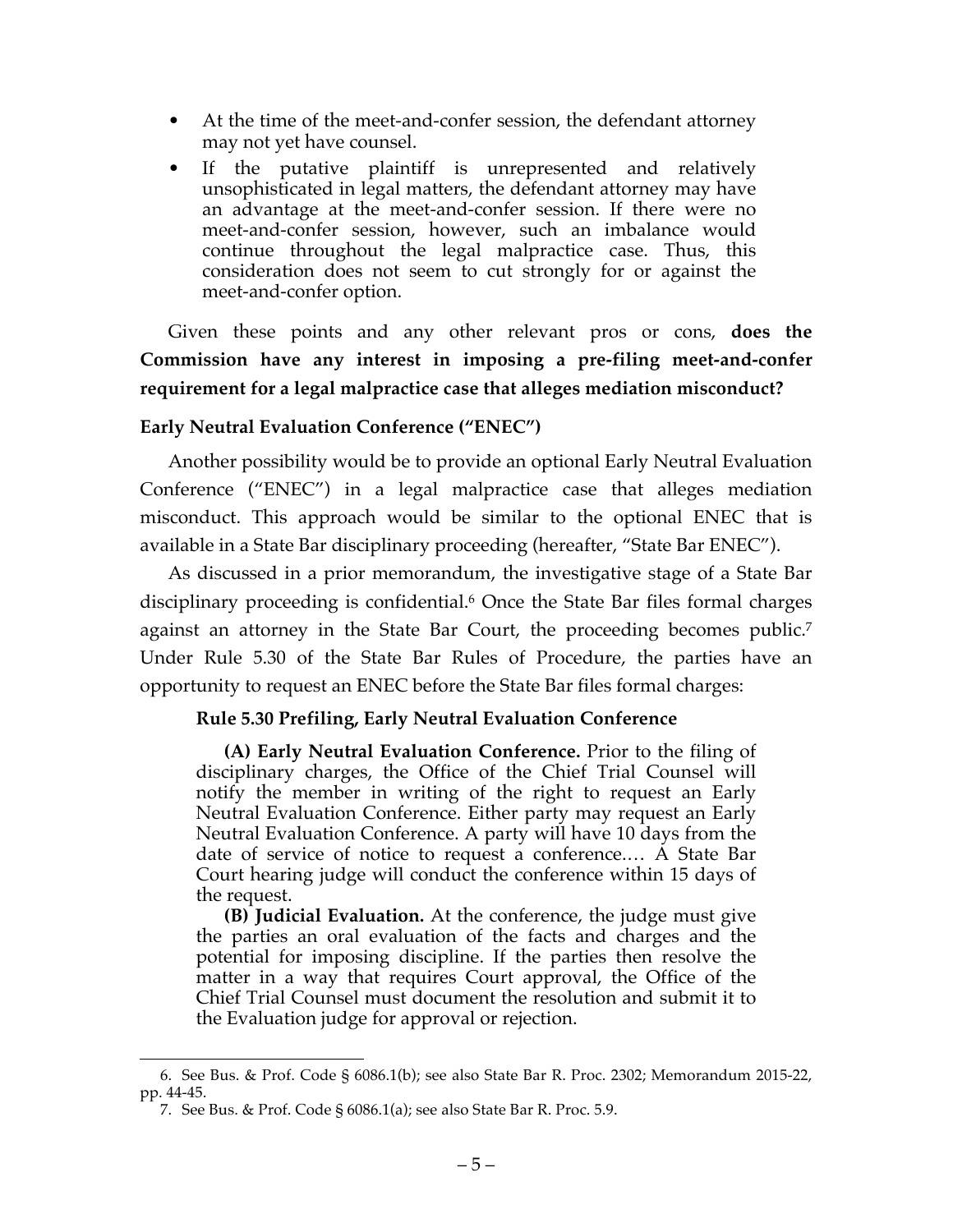**(C) Evidence.** The Office of the Chief Trial Counsel must submit a copy of the draft notice of disciplinary charges, or other written summary to the judge prior to the conference. The documentation must include the rules and statutes alleged to have been violated by the member, a summary of the facts supporting each violation, and the Office of the Chief Trial Counsel's settlement position. Each party may submit documents and information to support its position.

**(D) Confidentiality.** The conference is confidential. A party may designate any document it submits for in camera inspection only.

**(E) Trial Judge.** Unless otherwise stipulated by the parties, the Early Neutral Evaluation judge cannot be the trial judge in a later proceeding involving the same facts.

The State Bar ENEC is essentially a confidential, pre-filing settlement conference with a judge of the State Bar Court who cannot later try the case, in which the disputants present materials supporting their positions and the judge provides "an oral evaluation of the facts and charges and the potential for imposing discipline."

Similarly, a statute could make an ENEC optional in a legal malpractice case that alleges mediation misconduct. Such a statute could closely track the State Bar's approach, or it could differ from that approach in some respects. For example,

- The statute could require the plaintiff in a legal malpractice case alleging mediation misconduct to lodge the complaint with the court for a certain number of days before the court would be authorized to officially file the complaint. During that time period, (1) the statute of limitations would be tolled, (2) the plaintiff would be required to serve the complaint on the defendant attorney, and (3) both parties would be entitled to request an ENEC. If a party requested an ENEC, the tolling and lodging would continue until completion of the ENEC.
- Alternatively, the statute could require the plaintiff in a legal malpractice case alleging mediation misconduct to file a "barebones" complaint  $-$  i.e., a complaint that says only that the plaintiff is suing the plaintiff's former attorney for committing legal malpractice in the context of a mediation. Upon filing and service of the barebones complaint, there would be a compulsory waiting period, during which either side could request an ENEC but no other litigation activities could occur and the time to respond to the complaint would not yet begin to run. If a party requested an ENEC, the waiting period would continue until completion of the ENEC.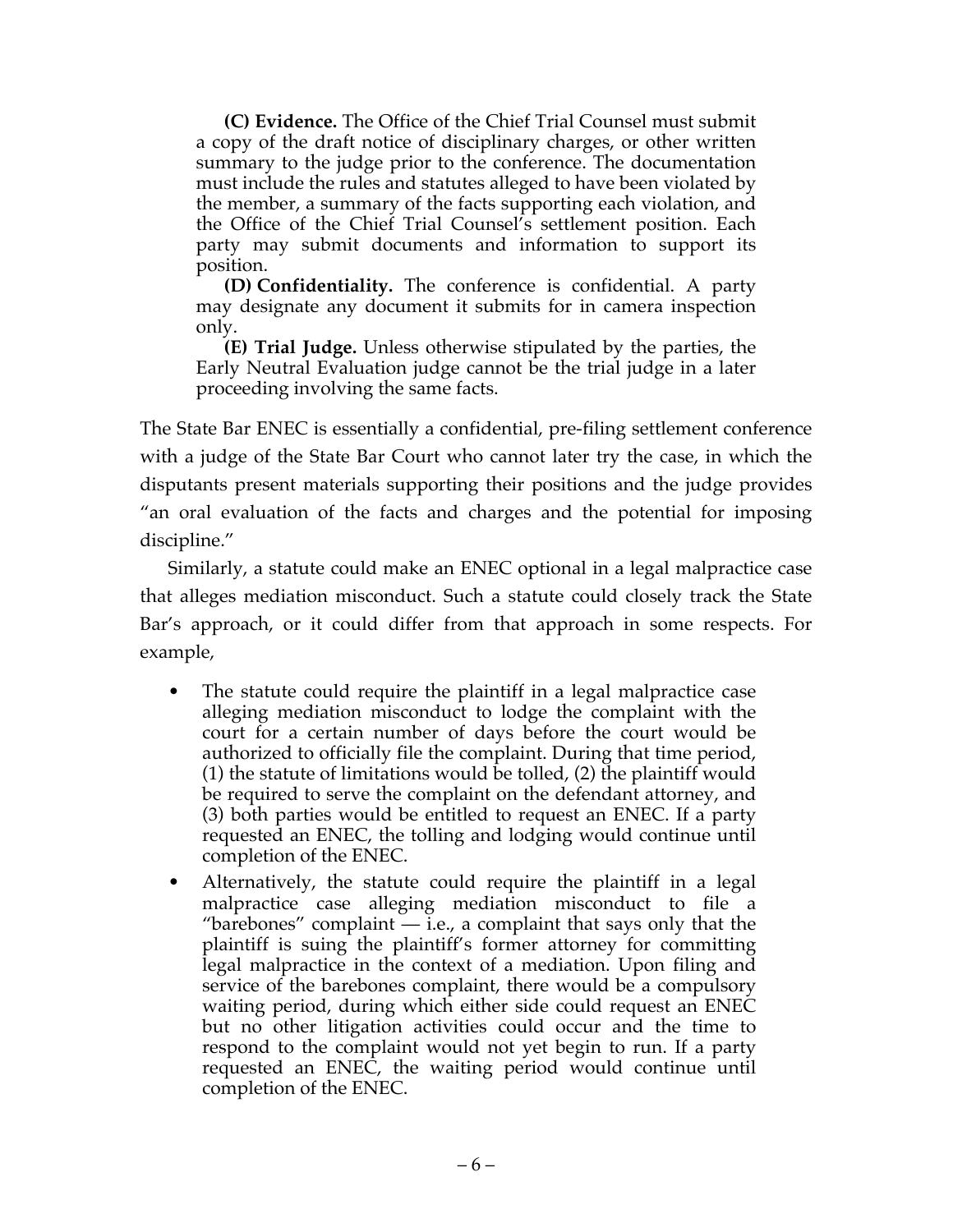Instead of requiring a judicial officer to provide an oral evaluation of the legal malpractice case during the ENEC, the statute could make such an evaluation optional.

Such an approach would afford the parties an opportunity to attempt to resolve their dispute privately, with a judge's assistance. They could thereby avoid public disclosure of mediation communications.

It seems likely that such an approach would survive constitutional scrutiny. As the Sixth Circuit has observed*,* "[s]ettlement techniques have historically been closed to the press and public."8 In other words, there is no tradition of public access under the first prong of the 2-prong test for a presumptive right of access. 9

Providing public access to a judicial settlement conference would also interfere with achievement of its objectives, which would weigh against finding a presumptive right of access under the second, utilitarian prong of the 2-prong test. As the Second Circuit has explained,

Few cases would ever be settled if the press or public were in attendance at a settlement conference or privy to settlement proposals. A settlement conference is an opportunity for the parties, with the court acting as an impartial mediator, to have a frank discussion about the value of avoiding a trial. During these colloquies the parties are often called upon to evaluate both the strengths and weaknesses of their respective cases. As the district court in this case pointed out, "At a minimum, the parties would be reticent to make any concessions at a settlement conference if they could expect that their statements would be published to the public at large."10

The Second Circuit thus concluded that "the presumption of access to settlement negotiations, draft agreements, and [settlement] conference statements is negligible to nonexistent."11 Courts probably would reach the same result with regard to the ENEC approach described above.

# **Would the Commission like to further explore the possibility of providing an ENEC option in a legal malpractice case that alleges mediation misconduct?**

 <sup>8.</sup> Cincinnati Gas & Electric Co. v. General Electric Co., 854 F.2d 900, 903 (6th Cir. 1988).

<sup>9.</sup> For an explanation of the 2-prong test, see Memorandum 2016-18, pp. 8-11.

<sup>10.</sup> United States v. Glens Falls Newspapers, 160 F.3d 853, 858 (2d Cir. 1998).

<sup>11.</sup> *Id.* See also B.H. v. McDonald, 49 F.3d 294 (7th Cir. 1995), in which the court states: No one doubts that lawyers for the ACLU and the DCFS could repair to a hotel room, there to hammer out their differences without the presence of [a third disputant] or anyone else. The district judge could send a mediator to that conference without constitutional objection. When the district judge himself plays the role of mediator, the principle is no different.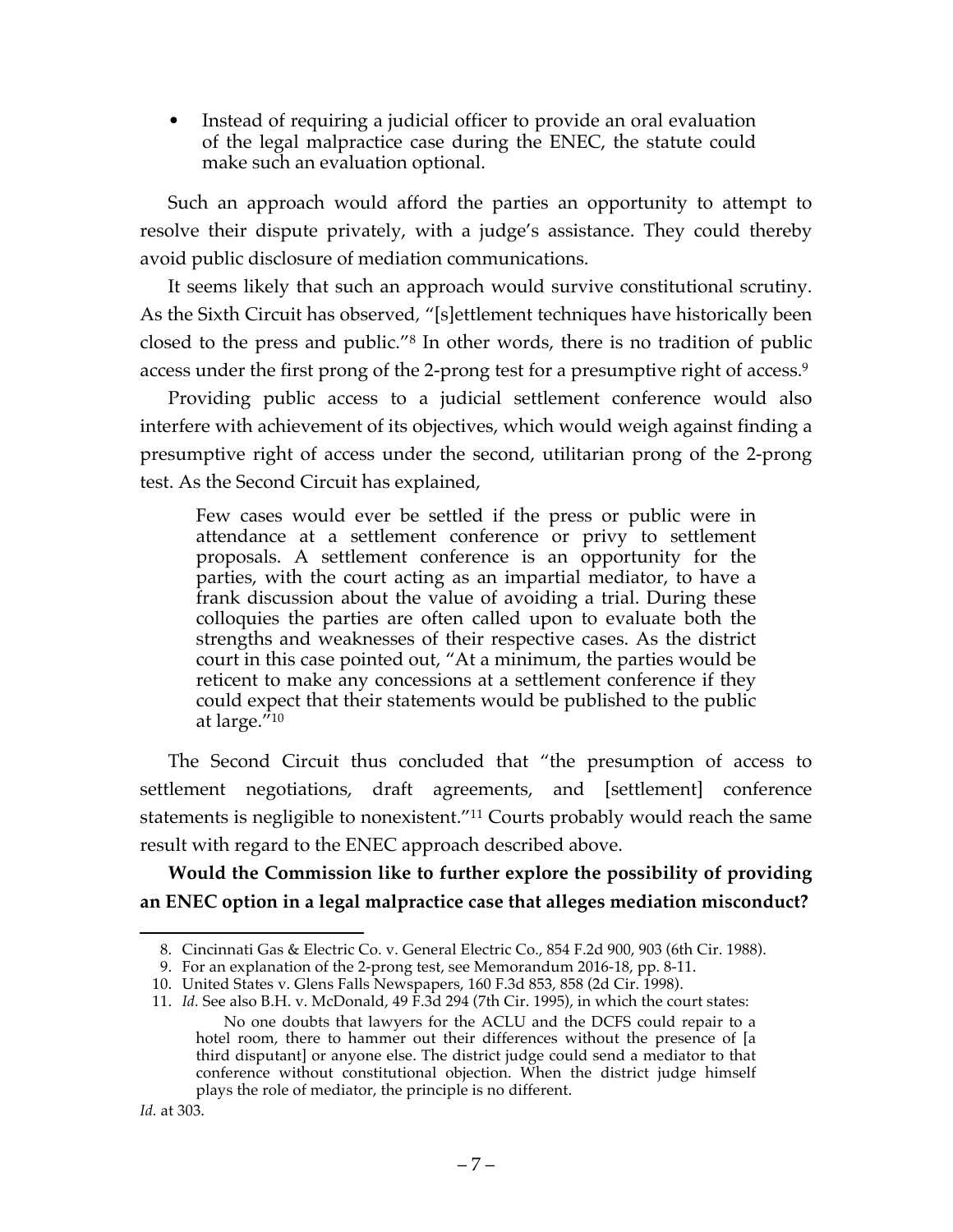#### **Early Case Management Conference, Conducted** *In Camera*

Alternatively, or perhaps in addition to one or more of the above-described approaches, the Commission could propose a statute that would require a court to conduct a case management conference shortly after the inception of a legal malpractice case that alleges mediation misconduct (perhaps immediately after the filing of a barebones complaint). The primary purpose of the case management conference would be to set some ground rules regarding use and disclosure of mediation communications in the course of the litigation.

The statute could require the court to conduct the case management conference on an *in camera* basis, so as to preserve the confidentiality of any mediation communications discussed in it, at least from public disclosure. By ensuring that the court promptly establishes specific ground rules governing disclosure of mediation communications in the legal malpractice case, the case management conference would help prevent the parties from engaging in unwarranted public disclosure of mediation communications, unnecessarily leaking sensitive information without the benefit of judicial guidance.

Because the case management conference would not be open to the public, and sealing of at least parts of the transcript might be necessary to prevent disclosure of mediation communications, it is possible that the media or someone else would challenge the constitutionality of this type of approach. Given the policy interests underlying mediation confidentiality,12 however, and the early stage of the case,13 it seems reasonably likely that the Commission could structure this type of approach in a manner that would have a good chance of surviving constitutional scrutiny.

It is fairly clear, for example, that there generally is no First Amendment right of access to discovery-related proceedings.14 To the extent that a case management conference involves consideration of the discovery process, there probably would not be any valid basis for a constitutional objection.

To the extent that such a conference involves assessment of the proper content of the pleadings or the potential admissibility of mediation communications, the constitutional picture may be somewhat more

 <sup>12.</sup> For discussion of whether mediation confidentiality is an "overriding interest" that would support a limitation on public access, see Memorandum 2016-18, pp. 45-47.

<sup>13.</sup> The First Amendment right of access seems to increase in strength as litigation progresses to the decisionmaking phase. See Memorandum 2016-18, pp. 50-51.

<sup>14.</sup> See Memorandum 2016-18, pp. 14-15, 19-21.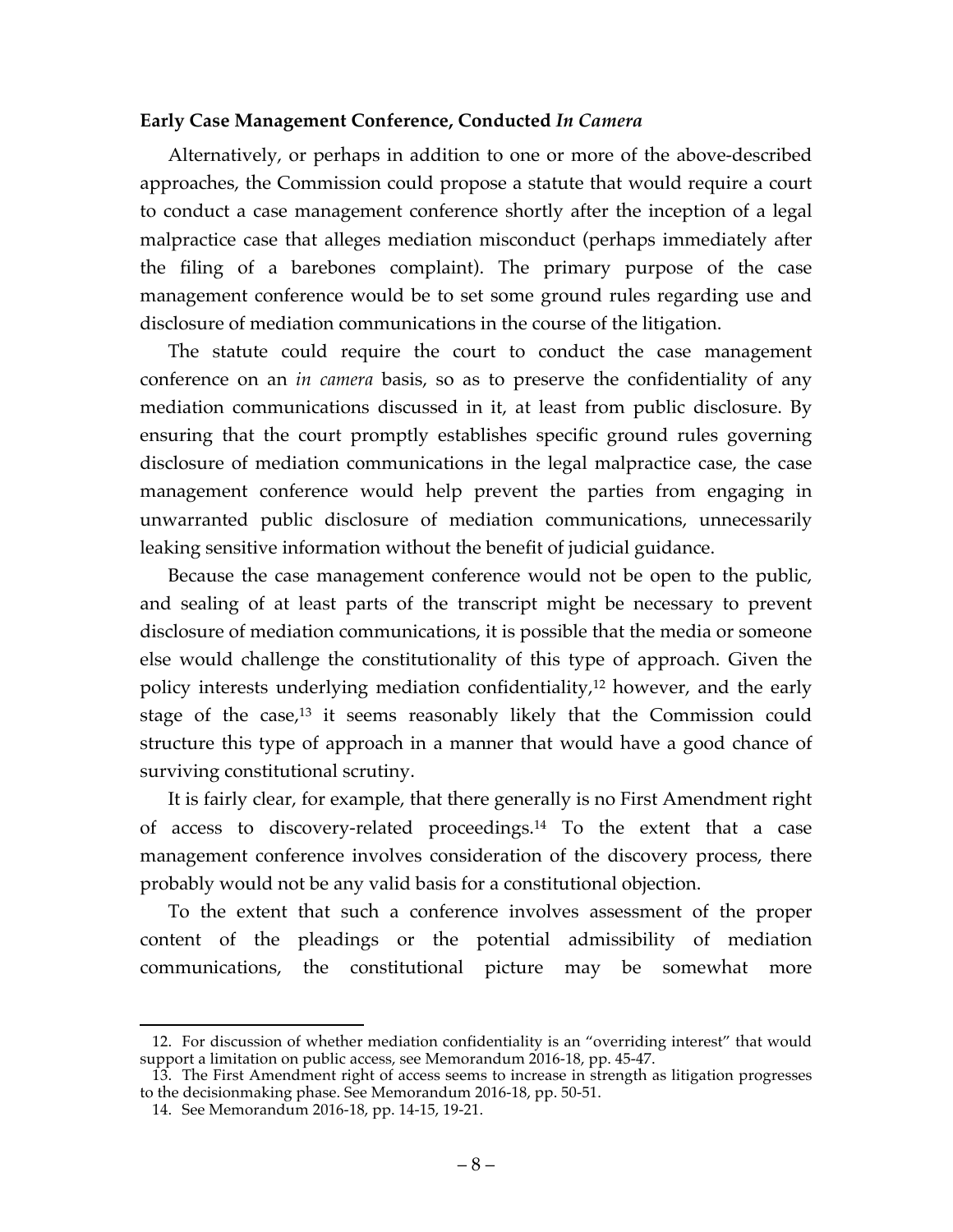complicated. <sup>15</sup> Still, it probably would be manageable to draft a statute that would alleviate the potential constitutional concerns in some way. 16

The staff will take a closer look at the constitutional considerations triggered by an early, *in camera* case management conference if the Commission decides to further explore this option. **Does the Commission wish to do so?**

### **Summary Jury Trial, Conducted** *In Camera* **at an Early Stage of the Case**

Still another possibility would be to draft a statute, applicable only in a legal malpractice case that alleges mediation misconduct, which would give the parties an opportunity to request that the court conduct a "summary jury trial" on an *in camera* basis early in the litigation process. For example, the statute could direct the plaintiff in such a case to file only a barebones complaint, one that does not disclose any mediation communications. The statute could further direct the plaintiff to submit, at the time of filing the complaint, a confidential form in which the plaintiff informs the court (but not anyone else) whether the plaintiff would like to participate in a summary jury trial. The defendant would have to submit a similar confidential form before filing a responsive pleading. If both sides request a summary jury trial, the court could conduct such a proceeding before the case proceeds any further, or it could allow the parties to engage in a limited amount of discovery before the summary jury trial. In any event, the intent would be to conduct the summary jury trial before there is any extensive public disclosure of mediation communications.

What kind of proceeding would the "summary jury trial" be? The staff is referring to a settlement-oriented process similar to one used in Ohio, which the Sixth Circuit described as follows:

In a summary jury proceeding, attorneys present abbreviated arguments to jurors who render an informal verdict that guides the settlement of the case. Normally, six mock jurors are chosen after a brief voir dire conducted by the court. Following short opening statements, all evidence is presented in the form of a descriptive summary to the mock jury through the parties attorneys. Live witnesses do not testify, and evidentiary objections are discouraged. Thus, some of the evidence disclosed to the mock jury might be inadmissible at a real trial.

Following counsels' presentations, the jury is given an abbreviated charge and then retires to deliberate. The jury then returns a "verdict." To emphasize the purely settlement function of

 <sup>15.</sup> See Memorandum 2016-27, pp. 7-8; Memorandum 2016-18, pp. 51-52, 55-56.

<sup>16.</sup> See Memorandum 2016-27, pp. 7-8.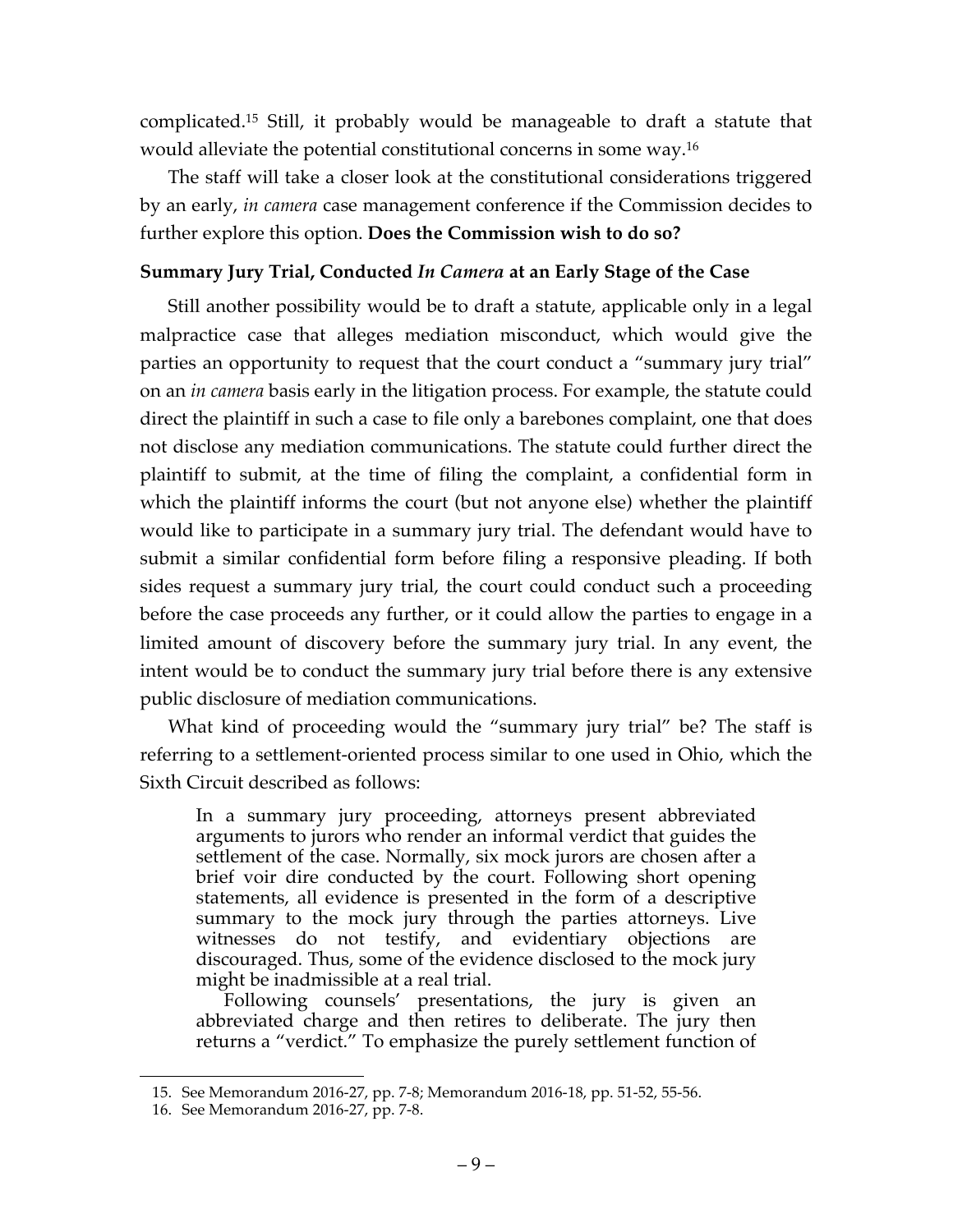the exercise, the mock jury is often asked to assess damages even if it finds no liability. Also, the court and jurors join the attorneys and parties after the "verdict" is returned in an informal discussion of the strengths and weaknesses of each side's case.

At every turn the summary jury trial is designed to facilitate pretrial settlement of the litigation, much like a settlement conference.17

This settlement-oriented process for a summary jury trial would be significantly different from the expedited jury trial approach used in some California cases.18 Of particular importance, the result of an expedited jury trial is binding on the parties,<sup>19</sup> whereas the result of a summary jury trial would not be binding. In addition, an expedited jury trial is a more formal proceeding than the contemplated summary jury trial. 20

Because a summary jury trial would serve to promote settlement and would not entail a binding adjudication, this approach is likely to withstand First Amendment scrutiny, even if the summary jury trial occurs *in camera.* As the Sixth Circuit explained in rejecting a request for public access to an Ohio summary jury trial,

A summary jury proceeding is not in the nature of a court hearing or a jury trial, but is essentially a settlement proceeding. Settlement proceedings are historically closed procedures. The summary jury trial does not present any matter for adjudication by the court, but functions to facilitate settlement. This court has found that "where a party has a legitimate interest in confidentiality, public access would be detrimental to the effectiveness of the summary jury trial in facilitating settlement."

…. The petitioner has failed to demonstrate a right to access to the summary jury trial in this case.21

 <sup>17.</sup> *Cincinnati Gas,* 854 F.2d at 904 (citations omitted).

<sup>18.</sup> See Code Civ. Proc. §§ 630.01-630.11 (voluntary expedited jury trials), 630.20-630.30 (mandatory expedited jury trials in limited civil cases).

<sup>19.</sup> See Code Civ. Proc. §§ 630.07 (verdict in voluntary expedited jury trial case "is binding, subject to any written high/low agreement or other stipulations concerning the amount of the award agreed upon by the parties"), 630.26 (verdict in mandatory expedited jury trial of limited civil case is "subject to any written high/low agreement or other stipulations concerning the amount of the award agreed upon by the parties").

<sup>20.</sup> See, e.g., Code Civ. Proc. §§ 630.06(a) ("The rules of evidence apply in expedited jury trials, unless the parties stipulate otherwise."), 630.25(a) (rules of evidence "apply to mandatory expedited jury trials conducted in limited civil cases, unless the parties stipulate otherwise").

<sup>21.</sup> *In re* Cincinnati Enquirer, 94 F.3d 198, 199 (6th Cir. 1996) (citations omitted), *quoting Cincinnati Gas,* 854 F.2d at 904; but see *Cincinnati Gas,* 854 F. 2d at 905 (Edwards, J., concurring in part & dissenting in part) ("While I join the majority in holding that the negotiations which led to the settlement of this case could properly be conducted in camera, I do not agree that the record can appropriately continue to be sealed after a settlement has been effected.").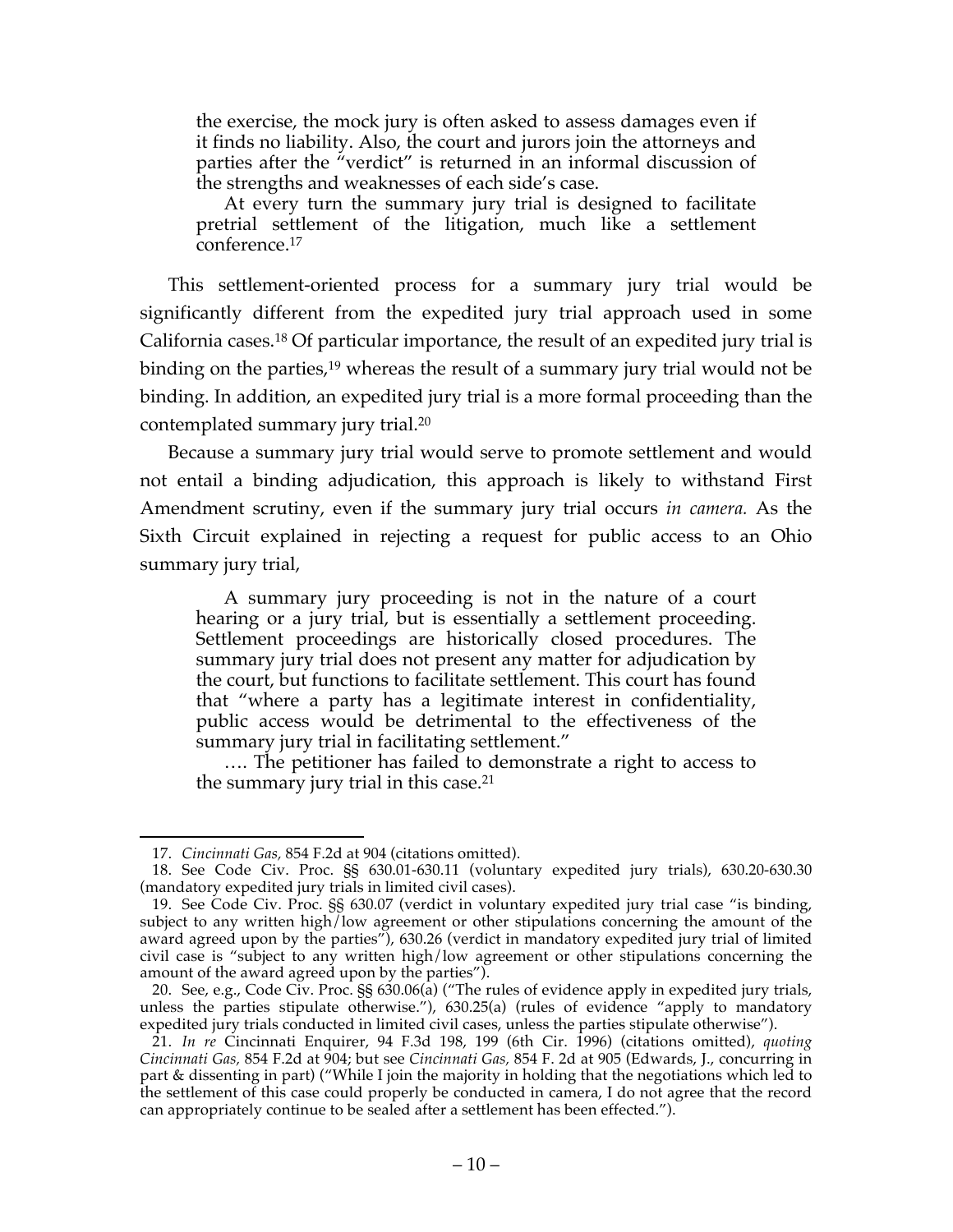The Sixth Circuit addressed the matter in greater detail in an earlier case, *Cincinnati Gas & Electric Co. v. General Electric Co.*<sup>22</sup> Among other things, the Sixth Circuit distinguished *Press Enterprise Co. v. Superior Court*<sup>23</sup> (often referred to as "*Press-Enterprise II"),* in which the United States Supreme Court found a First Amendment right of access to a preliminary hearing in a criminal case. <sup>24</sup> The Sixth Circuit said:

Appellants also argue that the summary jury trial should be open to the public because the facilitation of a settlement between the parties has a final and decisive effect on the outcome of the litigation. To support their argument, appellants rely on the Court's language in [*Press-Enterprise II*] that preliminary criminal hearings must be open to the public because of their decisive effect on criminal cases. We disagree.

In contrast to the summary proceedings in this case, the proceeding at issue in *Press-Enterprise II* resulted in a binding judicial determination which directly affected the rights of the parties. *Summary jury trials do not present any matters for adjudication by the court.* Thus, *it is the presence of the exercise of a court's coercive powers that is the touchstone of the recognized right to access,* not the presence of a procedure that might lead the parties to voluntarily terminate the litigation. Therefore, we find appellant's argument to be meritless.25

As the Sixth Circuit observed, it appears to be "the presence of the exercise of a court's coercive powers that is the touchstone of the recognized right to access." Thus, it might prove constitutionally problematic to allow the parties in a summary jury trial to stipulate that the verdict rendered in the summary jury trial is binding.26 For other reasons, it might also be problematic to make a summary jury trial mandatory, at least where a case involves confidential matters and the summary jury trial would be open to the public. <sup>27</sup> If the Commission decides to pursue the concept of a summary jury trial, it probably

 <sup>22.</sup> 854 F.2d 900, 903 (6th Cir. 1988).

<sup>23.</sup> 478 U.S. 1 (1986).

<sup>24.</sup> For a brief description of *Press-Enterprise II*, see Memorandum 2016-18, p. 13.

<sup>25.</sup> *Cincinnati Gas,* 854 F.2d at 905 (emphasis added).

<sup>26.</sup> See Cincinnati Gas & Electric Co. v. General Electric Co., 117 F.R.D. 597, 600-01 (D. Ohio 1987), *aff'd,* 854 F. 2d 900 (6th Cir. 1988).

<sup>27.</sup> See In re NLO, 5 F.3d 154, 157-58 (6th Cir. 1993) ("Requiring participation in a summary jury trial, where such compulsion is not permitted by the Federal Rules, is an unwarranted extension of the judicial power."); see also *id.* at 158 ("We do not question the proposition that summary jury trials may be valuable tools in expediting cases. However, the voluntary cooperation of the parties is required to maximize the effectiveness of such proceedings. Indeed, if such proceedings truly are valuable, voluntary cooperation will be forthcoming.").